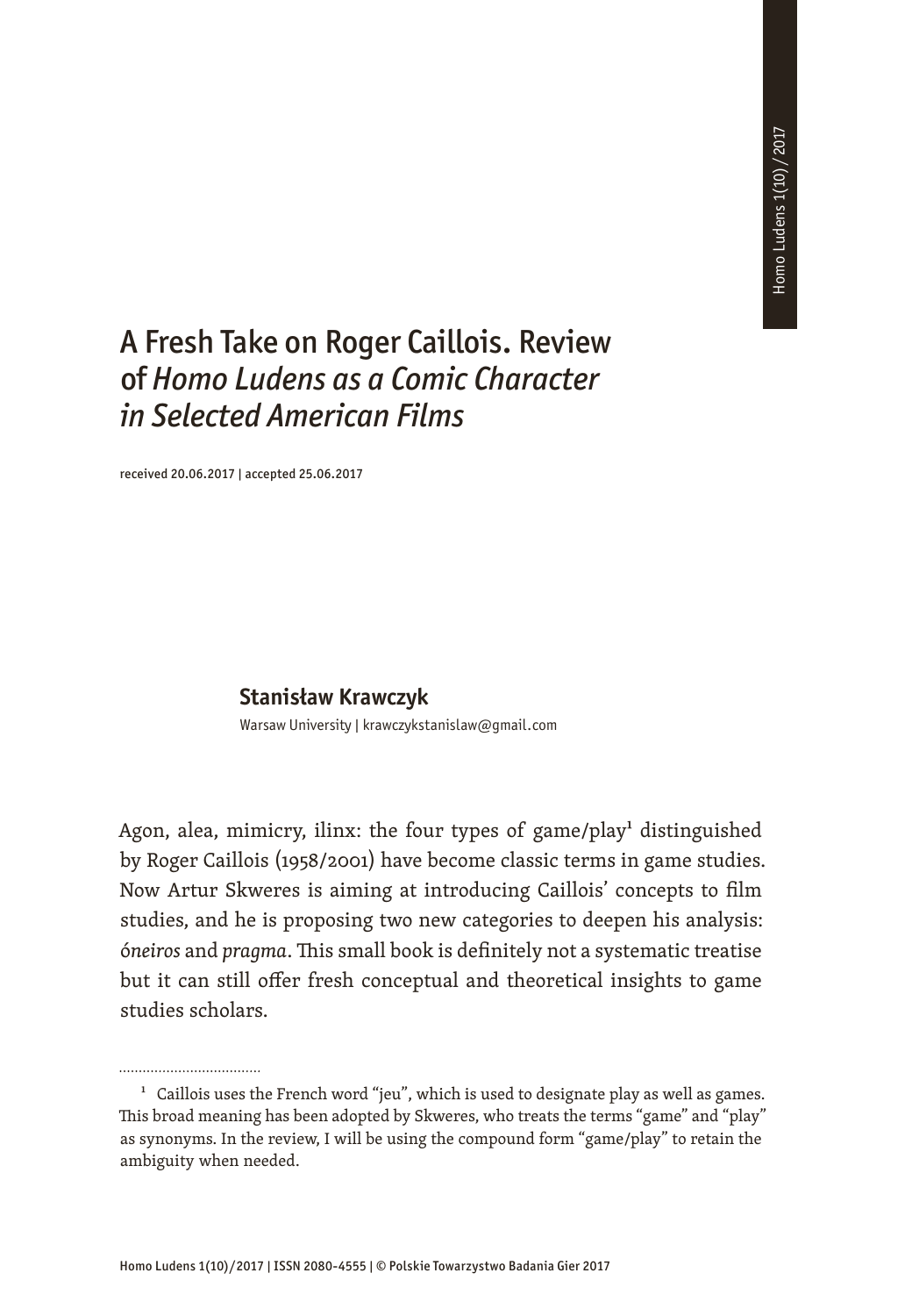The terms ó*neiros* and *pragma* are derived from the Greek words ó*neiros*, "dream", and *pragmatik*ó*s*, "practical". They both refer to the players' attitude towards the world beyond the confines of the game/play situation. Oneiric players are immersed deeply enough to disregard the external reality, and pragmatic players use the situation to assert their position in the outside world.<sup>2</sup> For example, "a woman betting her money at a casino […] probably does not want to spoil her fun by thinking about her finances outside of the game", whereas "a cosplayer who dresses as Supergirl may want to communicate to others how much she appreciates this fictional character" (p. 14). Throughout the book Skweres generally treats ó*neiros* and *pragma* as two separate types but his definition also allows for considering them as opposite points on a continuum.

The purpose of this conceptual innovation is not to invalidate Caillois' original terms but to complement them. For instance, in a game/play situation based on mimicry, the attitude of any single player can be either (more) oneiric or (more) pragmatic. In fact, the composition of the study is patterned on the classic quadripartite typology of Roger Caillois: each of the four categories has been applied to a small number of films in a separate chapter.

The bulk of the book consists of movie readings, and what the author has to say about particular movies is certainly relevant to film studies. However, as a researcher from outside that field, I will not attempt to discuss the validity of any single analysis, or the possible novelty of Skweres' approach within film studies; nor will I comment on the author's decision to illustrate the analysis with his own drawings rather than with frames taken directly from the films. Instead, I will look into how this perspective may be important to game studies.

The first point to be made here is that the use of Caillois' original categories to interpret movies is in itself interesting to game researchers. More often than not, it has been game studies that has borrowed ideas, concepts, and methods from other academic fields, and not the other way around. If the approach proposed in the book is recognized by other film

................................

<sup>&</sup>lt;sup>2</sup> "The outside world" or "the external reality" means here "anything that is not part of the game/play situation". This includes not just other people, objects, and events, but also any long-term implications of the situation for the players themselves.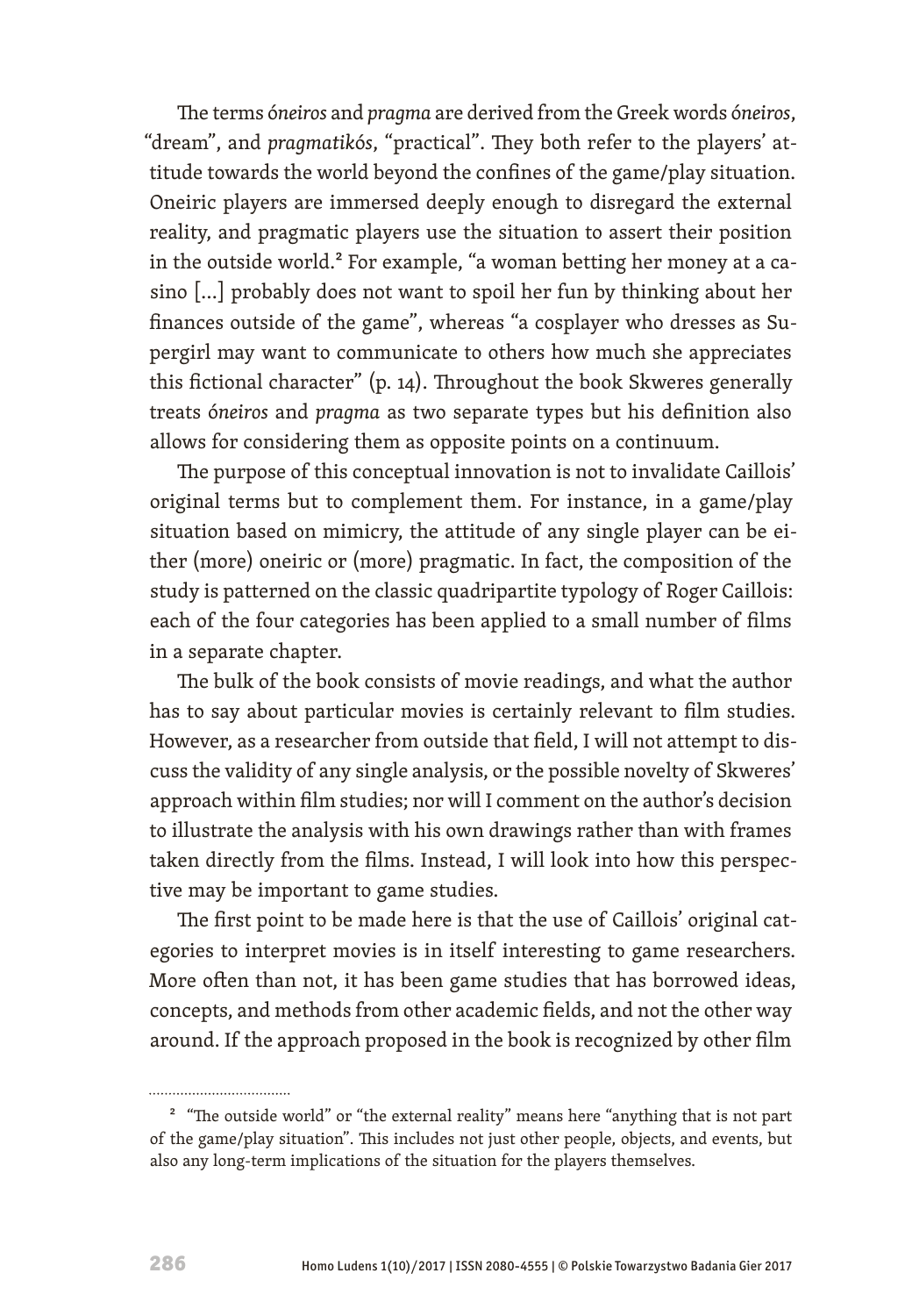studies scholars, new opportunities for interdisciplinary exchange may emerge. There is a caveat, however: while reading Caillois in a novel way is in line with the interests of some current game researchers (Carbone, Ruffino, Massonet, 2017), Skweres' work is different to theirs in that he rarely makes use of the contemporary game studies literature. This is not a major disadvantage of his book – which is, after all, first and foremost a work in film studies – but it does mean that his readers may remain oblivious to recent research into play and games, and that game scholars are less likely to discover that this study exists.

The second point is related to the concepts of ó*neiros* and *pragma*. One might ask whether pragmatic players are still players in the strict sense; perhaps they engage in work rather than in game/play? The book suggests an answer to that: "total *pragma* would mean that the player is too self-conscious and restricted by the […] [outside] reality to allow him or herself to get into a playful spirit, which requires a certain degree of disregard for established, normative conventions" (p. 15). In other words, the game/play situation can endure some interest in the outside world; it is the dose that makes the break. Or, as another researcher puts it, "[t]he participants […] are not supposed to bring external motivations or other carryovers from the non-play to the play, yet often they do. This can […] be negotiated, or players can ignore it and pretend that they do not notice […]. […] the border is porous and allows for traffic in and out [...] but it is also possible for the barrier to collapse" (Stenros, 2014). This is a more nuanced view on the magic circle boundaries than that originally proposed by Caillois.

For a still more nuanced view in future publications, perhaps the author will find it useful to refer to other recent discussions of Caillois' work, such as the papers already mentioned in this review. In addition to clarifying or changing some parts of Skweres' own argument,<sup>3</sup> this might make it easier for him to engage respective game studies scholars

.................................

<sup>&</sup>lt;sup>3</sup> One way to do that would be to draw from Jakko Stenros' tripartite classification of borders between the game/play situation and the external world: "the psychological bubble of playfulness, the social contract of the magic circle and the cultural game forms" (Stenros, 2014). For most part of his book, Skweres seems to emphasize the first of these borders at the expense of the other two, which may obscure his highly interesting remarks concerning the social border (more specifically, the role of the audience).